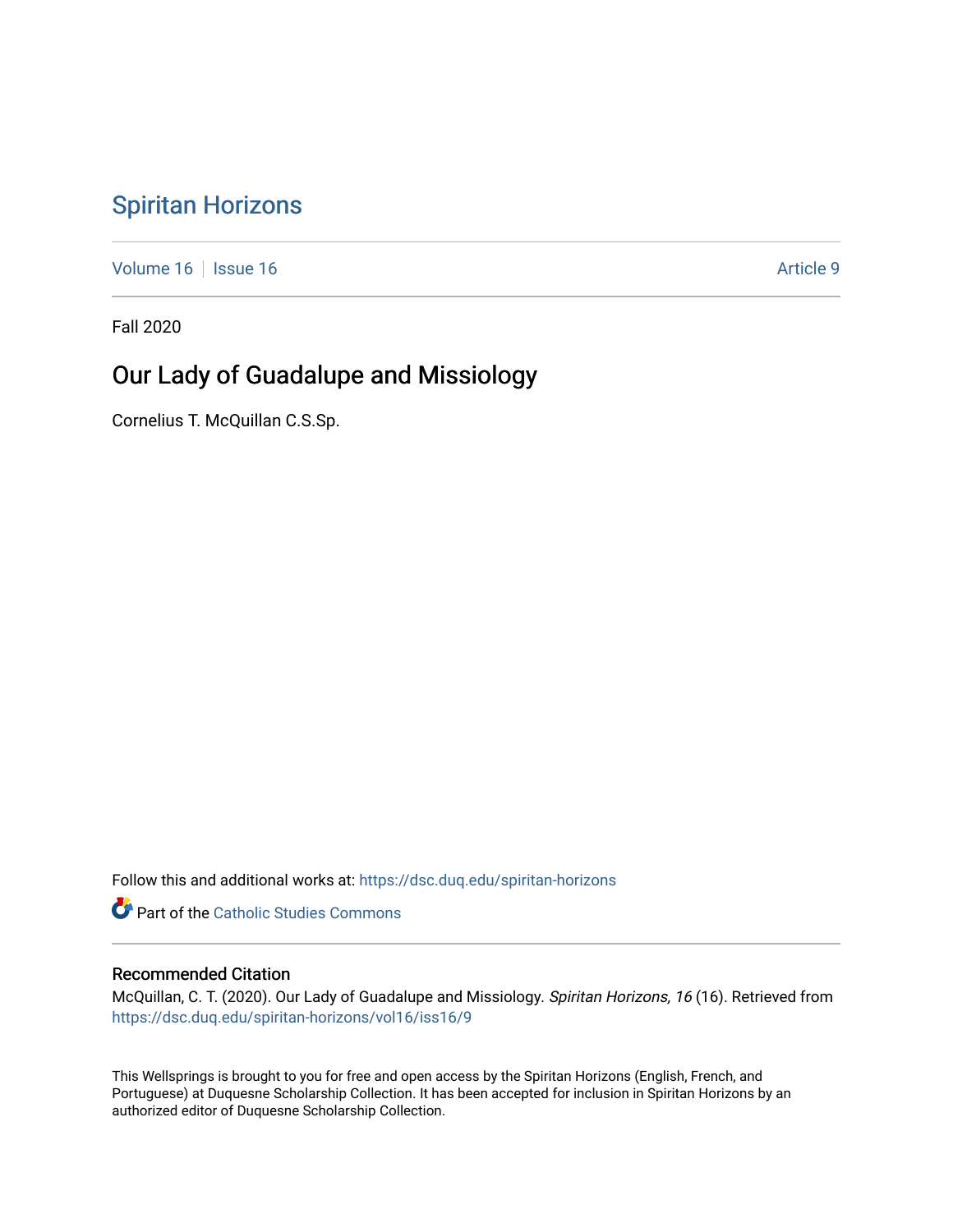

Cornelius T. McQuillan, C.S.Sp. Ordained in 1975, Fr. McQuillan worked for thirty-seven years in Puerto Rico in parish ministry, recruitment, and formation, as well as four terms as major superior. He earned an MA in Counseling Psychology from the Interamericana University of Puerto Rico where he became a licensed psychologist. He taught theology and psychology at the Pontifcal Catholic University of Puerto Rico and the Dominican University of Bayamon, and psychology at Columbia College at the Roosevelt Roads Naval Station. He earned his doctorate in Psychology in 2002 from California Coast University, specializing in the Prevention of Sexual Abuse of Children. He has published articles and books available through smashwords.com

## **Our Lady of Guadalupe and Missiology**

Spiritan missionaries can learn a great deal of missiology from Our Lady of Guadalupe. Since so few Spiritans work with the Spanish-speaking peoples, many assume that the appearance of Our Lady in Mexico City is just one more that appeals to popular Marian devotion. However, a closer examination of the history and reality behind this devotion can lead us not only to a deeper appreciation of Mary's love of the Church, but also to an awareness of her involvement in its very mission. Many consider Mexico to be a very Catholic country, but many may not be aware that the frst missionaries that came from Spain were a dismal failure in their attempts to evangelize Native Americans. It was only through the intervention of the Virgin Mary that any success was achieved and that success is because Our Lady of Guadalupe had come to show the foreign missionaries how to communicate with her American born children.

### **A VERY SHORT SUMMARY OF THE HISTORY OF OUR LADY OF TEPEYAC**

The Aztecs, an indigenous people, built an Empire consisting of three independently governed city states in Central Mexico, from 1428 until conquered by Spanish conquistadors led by Cortez in 1519. Like the Roman Empire they allowed the rulers of conquered peoples to govern themselves in exchange for annual tribute and men for their armies. They practiced polytheism and allowed conquered peoples to worship their own gods. The sun was considered a god and the moon its goddess, but they were anticipating their end as well as that of the world. Human sacrifce was practiced in an attempt to prolong the life of the sun. They developed a complex system of government and had a codefed written law. Rulers represented particular gods and ruled by divine right which was inherited.

As stated above, the frst missionaries that came to Mexico from Spain, after two years of evangelization among the Aztec people had baptized all too few. Those practicing the faith were some conquistadores (conquerors), their families, and their servants. There were also many mestizos or half-breed descendants of Spanish immigrants and their families. Among them was a pious young man named Juan Diego (today Saint Juan Diego) who while traversing the Tepeyac Hill in 1531, hearing a beautiful voice singing, approached in order to investigate its source. As he neared, he was startled by a vision of the Virgin Mary. She requested Juan Diego to carry a message to the Bishop of Mexico City and instruct him to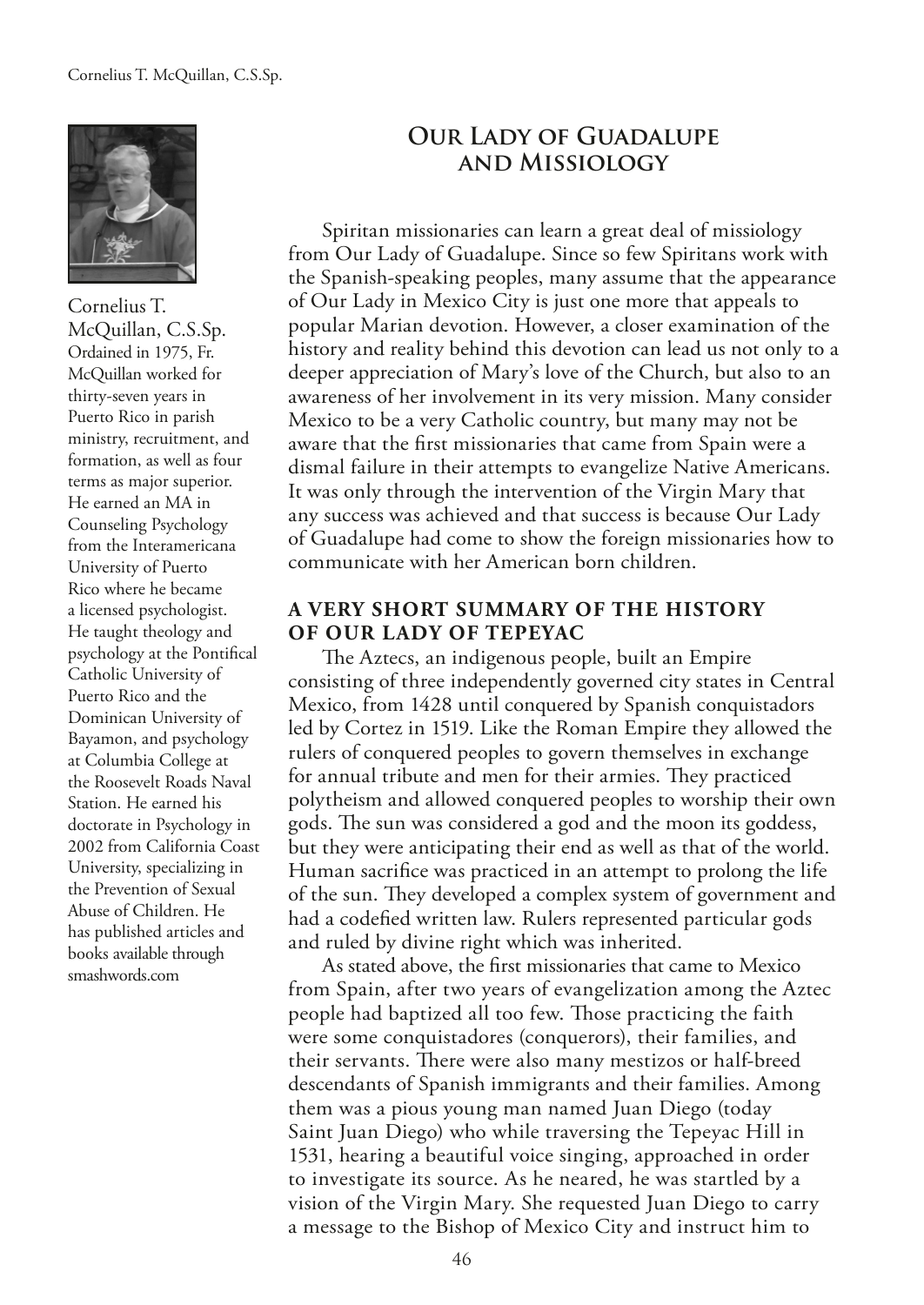Spiritan HORIZONS

*Why would the Virgin Mary use a man of such low standing?*

*When he lowered his tilma, the roses fell to the foor, revealing the image of Our Lady of Tepeyac*

*neither paint nor tints in the fbers which normally last a maximum of thirty years, but have endured over fve hundred!*

have a church built at the base of that hill where there had been an Aztec temple. Juan Diego agreed to deliver the message, but underwent a long wait before he was allowed an interview with the bishop.

The bishop on hearing Juan Diego's story reacted as might any one of us—with suspicion. Why would the Virgin Mary use a man of such low standing? Suspecting Juan to be nothing more than a well-intentioned, but ignorant and perhaps deranged peasant, he dispatched him quickly with the admonition that the Virgin would need to send him a sign so that he could be sure that it was truly the Mother of Our Lord Jesus Christ, making such an apparently absurd request.

Juan Diego returned to Tepeyac and informed Our Lady of the Bishop's negative response. The Virgin then instructed Juan Diego to gather some flowers from a nearby rose bush and to carry them to the Bishop in his *tilma* (Native organic cloak made from a local plant). Juan did as he was instructed, surprised to fnd a rose bush in bloom in a place where rose bushes are not known to grow, and took them to the bishop.

Once again Juan Diego had to endure a long wait until fnally he was ushered into the Bishop's study to present the gift he was carrying. When he lowered his *tilma*, the roses fell to the foor, revealing the image of Our Lady of Tepeyac. Needless to say, the image surprised everyone present and was eventually put on display in the Basilica built under the orders of the Franciscan Bishop. It soon became necessary to build another church nearby in order to baptize those who beheld the image of Our Lady, renamed Guadalupe by the bishop, after a popular Spanish Marian devotion.

Today that image is still on display in the third temple built in the plaza at the base of the Tepeyac hill. Literally thousands come on a daily basis to behold and venerate the image which is on display behind protective glass, (after a bomb attack by some fanatics).

### **THE ONGOING MIRACULOUS SIGNS OF TEPEYAC**

When one realizes that there is nothing in Juan Diego's *tilma* that could explain the image it bears, one can only stand in awe. There is neither paint nor tints in the fibers which normally last a maximum of thirty years, but have endured over fve hundred! Actually, there is no image in the *tilma*, rather the image floats in front of the cloth and it is possible to pass a laser light beam between the two. Studies on the temperature of the *tilma* have shown that it remains at a constant 98.6° F, regardless of the temperature in the Basilica.

The eyes are so life-like that they reflect the image of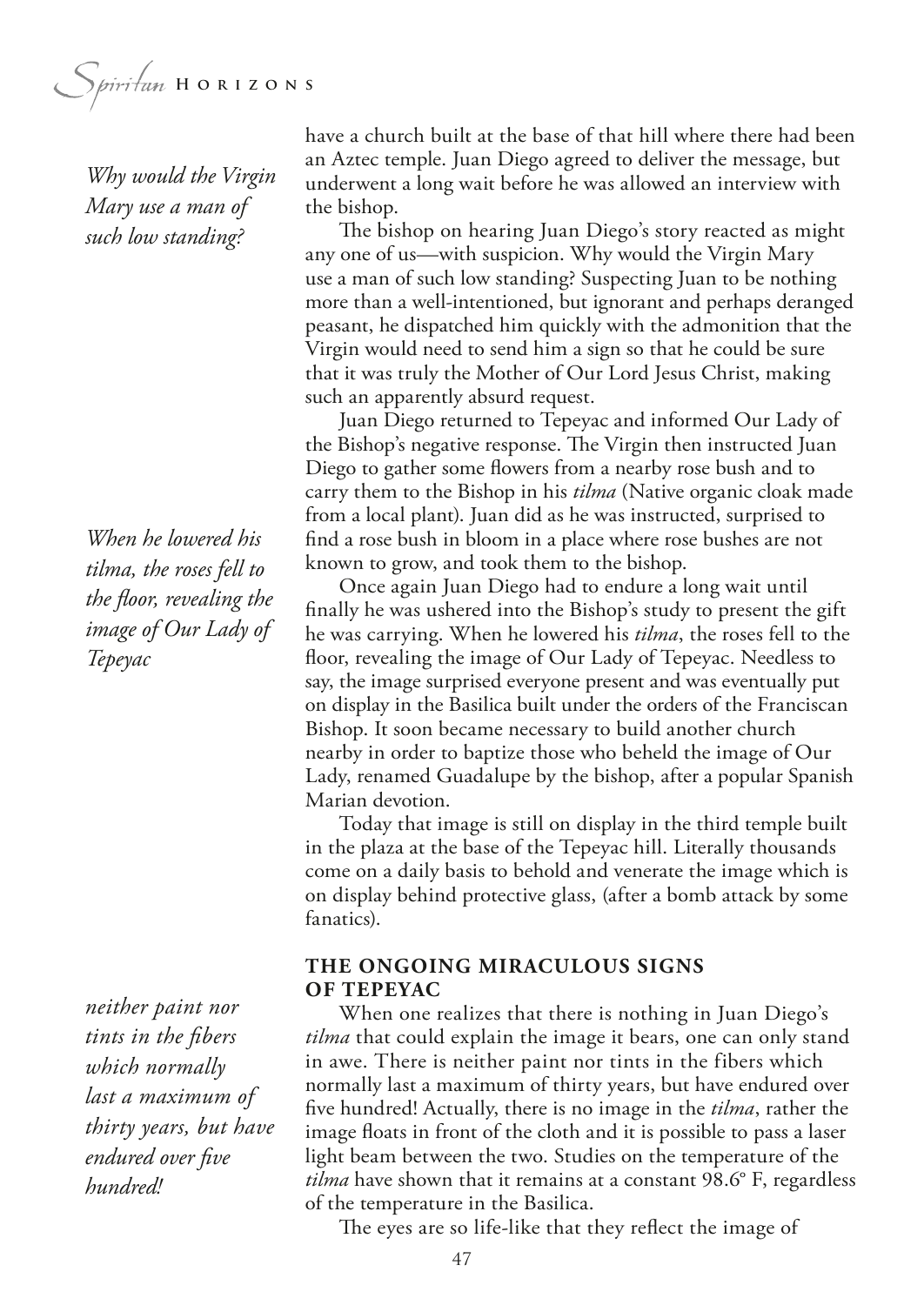*the irises in the eyes dilate according to the intensity of the light in the basilica*

*they were more like cultural colonizers bent on liberating pagans from their savagery by incorporating them into their own European way of life*

the bishop's office at the moment that Juan Diego opened his *tilma*. Clearly visible is the candelabra over the bishop's desk, the surprised bishop's face and others as well as the strap of a sandal on a kneeling fgure's foot. Also recently, an ophthalmologist discovered capillaries while examining the eyes under a microscope. Furthermore, the irises in the eyes dilate according to the intensity of the light in the basilica. Thus, we have an on-going miracle.

### **MISSIONARY CRITIQUE OF THE SPANISH FRANCISCAN MISSIONARIES**

Vigilio P. Elizondo wrote a fascinating critical analysis of the failure of the Spanish missionaries versus the success of Our Lady of Guadalupe in his book entitled, *La Morenita*.<sup>1</sup> He points out that the Spanish missionaries had planned the catechesis of the Aztec people while still in Madrid! They had actually devised a refned theological plan of doctrines to be presented to the people of America with absolutely no knowledge of those they wished to evangelize. They knew almost nothing of their history, customs, language, philosophy and religious beliefs. Horrifying were the stories of human sacrifce, but they had no clue as to its role in the Aztec culture and assumed that the indigenous peoples of America simply lacked a culture of their own. There was no thought of becoming one with those they hoped to evangelize. On the contrary, they were more like cultural colonizers bent on liberating pagans from their savagery by incorporating them into their own European way of life. This is exemplified by the name change the Spanish bishop gave to Our Lady of Tepeyac.

The reality of the Aztec nation however, was that they were a highly developed civilization. They were astrologists and their philosophy was quite advanced. They had developed a religion based on the belief that the sun is god and the moon his goddess. Unfortunately they also believed that they had to appease their god with human sacrifice. They believed in an afterlife, so human sacrifce wasn't seen so much as a punishment as a reward. Sports were important to the Aztec people who also rewarded their champion teams with death!

Aztec philosophy was so well refned that it led them not to trust the spoken word. They were aware that each person has his own particular perspective on reality and tends to undervalue some aspects of the truth while giving other elements an exaggerated significance. The Aztec philosophers were well aware that it is ever so easy to take things out of context and distort the meaning of things.

The missionaries, who came to Mexico, failed to take into account the philosophy and cosmology of the people that they wished to Evangelize and thus sabotaged their own efforts.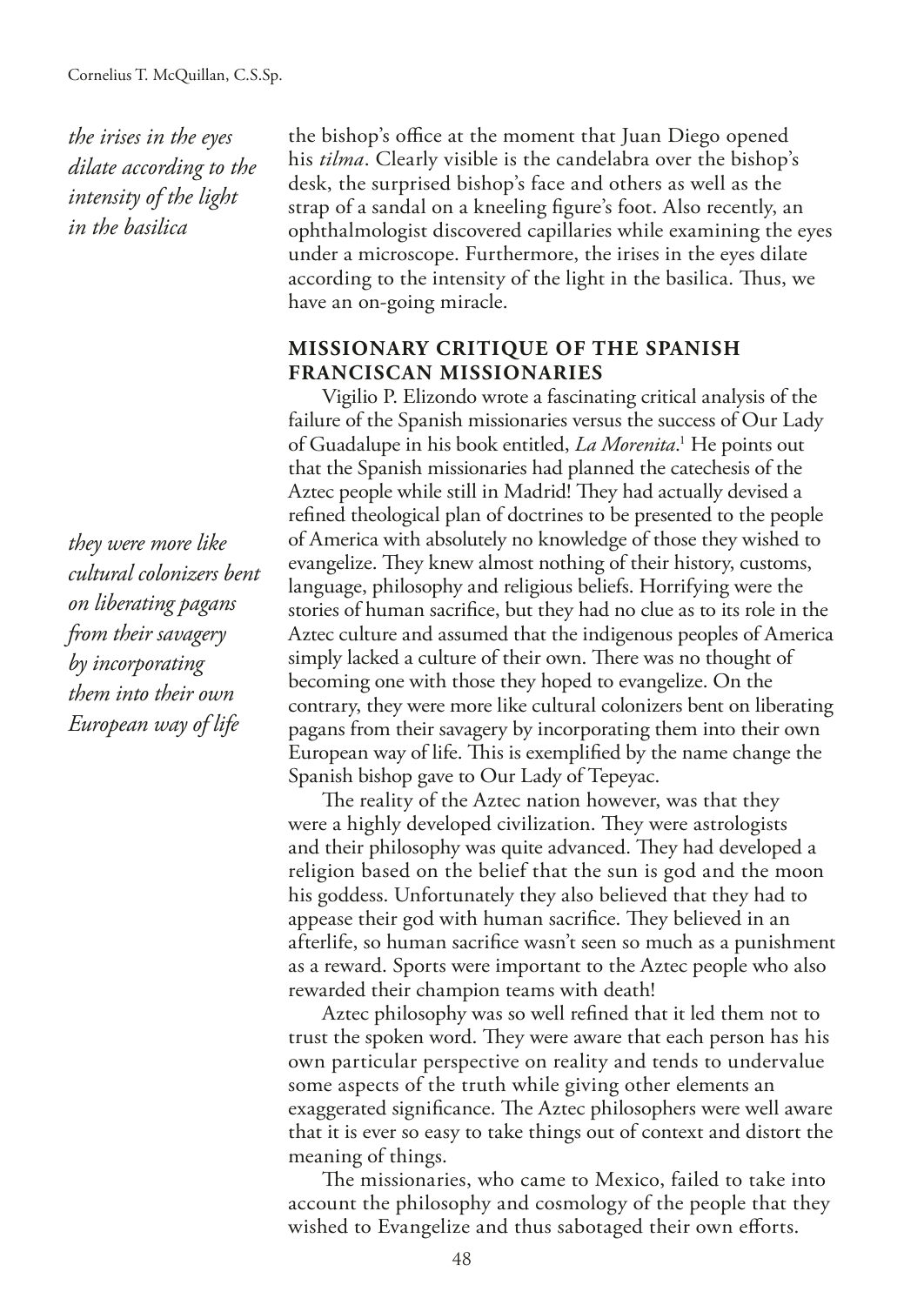*The movie*, The Black Robe*, depicts the haughty and arrogant attitude by which the missionary is quick to condemn before he has gained the trust of those he hopes to evangelize*

**The Virgin stands** *on the moon which serves as her throne. She is not crushing the moon god under her feet, but rather using the old religion as a springboard into the new*

Before learning and building on Aztec beliefs and values, they began to preach at them. The movie, *The Black Robe*, a must see for any future missionary, depicts the haughty and arrogant attitude by which the missionary is quick to condemn before he has gained the trust of those he hopes to evangelize.

If the missionaries had only taken the time to understand that the Aztecs communicated truth via poems, songs and hieroglyphics, they would have been so much more effective in their evangelization. The Aztecs understood that one cannot take a line out of a poem or song nor remove one of the symbols engraved in a hieroglyphic. Each symbol or word or verse's meaning has to be interpreted within the context of all the other symbols, words and verses. It took the intervention of the Holy Mother of Jesus, who by her example taught the missionaries the importance of incarnating ourselves among those we wish to evangelize.

The Aztecs believed a prophecy that their gods were dying and at their death, the world would end. Therefore they didn't resist the arrival of the conquistadores who seemed to be confrming that prophecy. However, when they contemplated the "Morenita" (dark skinned native girl), they immediately noticed that the maiden was not blocking the rays of the sun, but that the rays are depicted as passing through her. The message was clear: the old god was not dying but rather renewed through her. The Virgin stands on the moon which serves as her throne. She is not crushing the moon god under her feet, but rather using the old religion as a springboard into the new, much like the Old Testament prepares us to understand the New Covenant.

The Aztecs did not necessarily see the miracles that we note about Juan Diego's *tilma* today, but they were able to read the image like the hieroglyphic that it is. They read the image as we read the written Gospel! I enjoy playing a small prank on Protestants that happen to come into my office by asking them if they believe that the Gospel should be translated into every language in the world. They always respond in the affirmative. Then, I point out the image of Guadalupe as I tell them that it is the Gospel written in Aztec. Typically, their faces go blank as they are unable to perceive anything other than another Catholic image.

The Aztecs, on the other hand, see one of their own, dressed as a virgin, but wearing the sash of a pregnant woman, two articles of clothing never worn together. They notice the cross worn around her neck and they especially notice the position of the stars which seem randomly placed to us, but in fact correspond to their position over Mexico City the day that Juan Diego opened his cloak. Their position however is not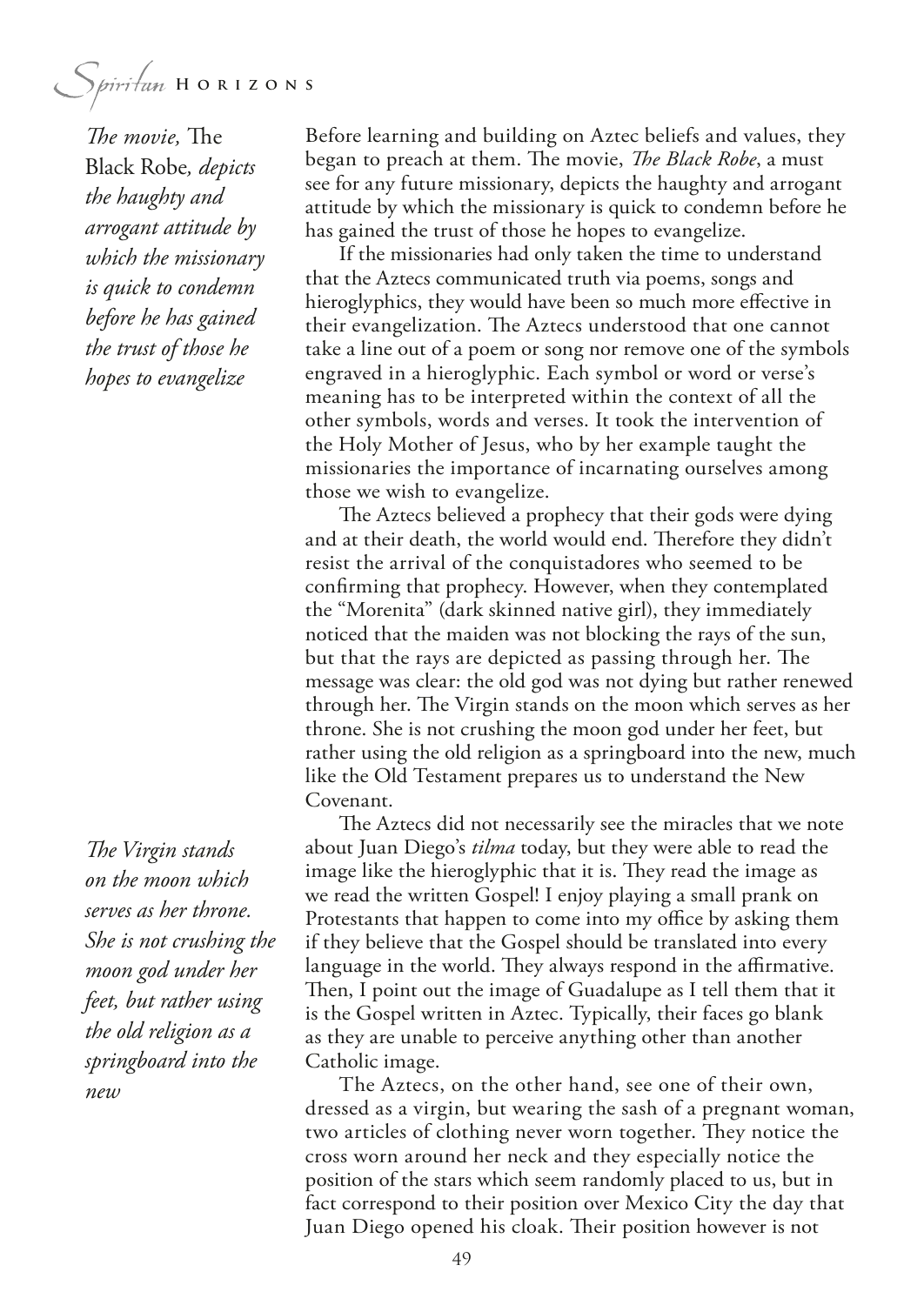*Unfortunately, many artistic representations of Our Lady of Tepeyac present her with the white face of a European maiden*

*she intercedes by example in order to show the well-intentioned missionaries how to use the very culture of the people to bring them to accept the Gospel*

that of the stars beheld from earth, but rather from above the cosmos! The real beauty of the hieroglyphic is that it confirms the truth of the Gospel that the missionaries were trying to communicate to them.

Unfortunately, many artistic representations of Our Lady of Tepeyac present her with the white face of a European maiden. Elizondo entitled his book, "La Morenita," with the intention of emphasizing that Mary identifes with her children, as all missionaries who desire success in their preaching, must aim to inculturate themselves and identify with those they are called to serve. It may not be fully possible, but the ideal remains true.

Today, the devotion of Our Lady of Guadalupe dominates Hispano American spirituality. Unfortunately, many of those who promote this devotion place too much emphasis on the care Mary has for each of her children, while neglecting to point out the missionary objective of her intervention. While Mary does undoubtedly care for each of her children, she is equally concerned for her son's body—the Church. The Church has the primary mission of preaching the Good News everywhere, therefore this is one of the Virgin Mary's priorities, so she intercedes by example in order to show the well-intentioned missionaries how to use the very culture of the people to bring them to accept the Gospel. Agents of evangelization need to learn from the example of our holy mother to concern themselves not only with the message but equally important, the means or media that they employ to communicate the Word. As Marshall McLuhan stated in the sixties, *The Medium is the Message*,<sup>2</sup> affirming that how we receive a message touches us just as profoundly, if not more so than the very message itself. Theologically, we can say that Jesus is the Word made flesh. His body is the means by which we receive the Gospel. His life and the way he treated people is as much a part of the message as his spoken words. A missionary who does not live the message he preaches is quickly recognized as a Pharisee. Our message is about the universal brotherhood and sisterhood of all peoples based on a common Father. Therefore a missionary must become the brother of all those to whom he wishes to announce the Good News.

#### **CONCLUSION**

Missionaries therefore need to ensure that the methods employed to communicate the message harmonize and afrm the truth of the Gospel. We cannot lack respect for the dignity of every person as we preach God's love for them. Our preaching, our lives, must also express that truth in the very way we communicate it.

There are often elements in a peoples' culture which